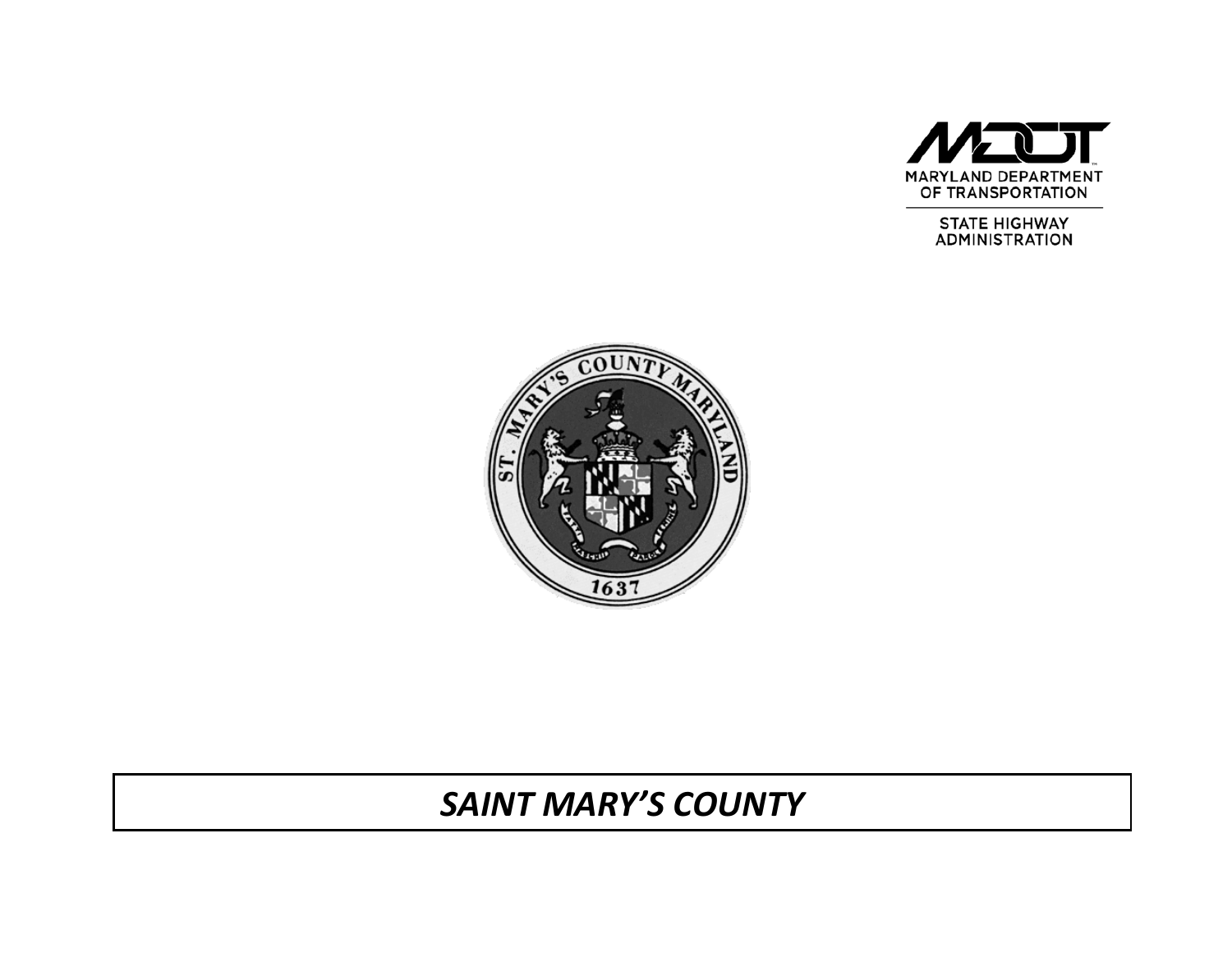#### *STATE HIGHWAY ADMINISTRATION -- Saint Mary's County -- Line 1 Secondary Construction Program*



### **STATE GOALS : Maryland Transportation Plan (MTP) Goals/Selection Criteria:**

- 
- **Maintain & Modernize**
- **Safe, Secure, and Resilient Algebra Brandfathered X Algebra Efficiency X Environmental Protection X**
- **X** Economic Opportunity & Reduce Congestion **Fiscal Responsibility**<br> **X** Better Transportation Choices & Connections

**X Better Transportation Choices & Connections**

**EXPLANATION: MD 5 is a critical link in Southern Maryland. Improving operations supports critical regional transportation needs.**

#### **PROJECT: MD 5, Point Lookout Road**

**DESCRIPTION:** Reconstruct the MD 5 intersection at Abell Street/Moakley Street. This project will **accommodate buggies, bicycles, and pedestrians, and includes adding a left turn lane at the entrance to MedStar St. Mary's Hospital.**

**PURPOSE & NEED SUMMARY STATEMENT:** MD 5 intersection improvements will reduce congestion and **provide capacity for planned development.**

| <b>SMART GROWTH STATUS:</b>                                                                | <b>Project Not Location Specific</b> |               | Not Subject to PFA Law                                        |  |
|--------------------------------------------------------------------------------------------|--------------------------------------|---------------|---------------------------------------------------------------|--|
| <b>Project Inside PFA</b><br><b>Project Outside PFA</b><br>PFA Status Yet to Be Determined |                                      | Grandfathered | <b>Exception Will Be Required</b><br><b>Exception Granted</b> |  |

**STATUS: Construction underway.**

#### **SIGNIFICANT CHANGE FROM FY 2021 - 26 CTP: None.**

|                                    |             |                                                      |                 |               |                      |                                                 |                                      | OTHER |                                                      |                                | <b>Classification:</b>          |                                                                  |
|------------------------------------|-------------|------------------------------------------------------|-----------------|---------------|----------------------|-------------------------------------------------|--------------------------------------|-------|------------------------------------------------------|--------------------------------|---------------------------------|------------------------------------------------------------------|
| <b>TOTAL</b>                       |             |                                                      |                 |               |                      |                                                 |                                      |       |                                                      |                                | <b>STATE - Minor Arterial</b>   |                                                                  |
|                                    |             | <b>EXPENDED</b>                                      | <b>CURRENT</b>  | <b>BUDGET</b> |                      |                                                 |                                      |       | <b>SIX</b>                                           | <b>BALANCE</b>                 | <b>FEDERAL - Minor Arterial</b> |                                                                  |
| COST                               | <b>THRU</b> | IN                                                   | <b>YEAR</b>     | <b>YEAR</b>   |                      | TO<br><b>YEAR</b><br>FOR PLANNING PURPOSES ONLY |                                      |       |                                                      | <b>STATE SYSTEM: Secondary</b> |                                 |                                                                  |
| (\$000)                            | 2021        | 2021                                                 | 2022            | 2023          | $\dots$ 2024 $\dots$ | $\dots$ 2025 $\dots$                            | 2026                                 | 2027  | <b>TOTAL</b>                                         | <b>COMPLETE</b>                |                                 | <b>Estimated Annual Average Daily Traffic (vehicles per day)</b> |
| 0                                  | 0           | 0                                                    | 0               | 0             | 0                    | 0                                               | $\Omega$                             | 0     | 0                                                    | $\Omega$                       | <b>CURRENT (2021)</b>           | 28,400                                                           |
| 2,791                              | 2,785       | 103                                                  | 6               | 0             | 0                    | 0                                               | 0                                    | 0     | 6                                                    | 0                              |                                 |                                                                  |
| 2,541                              | 2,406       | 132                                                  | 72              | 63            | 0                    | 0                                               | $\Omega$                             | 0     | 135                                                  | $\Omega$                       | PROJECTED (2041)                | 38,100                                                           |
| 1,082                              | 125         |                                                      | 538             | 419           | $\mathbf 0$          | $\mathbf 0$                                     | 0                                    | 0     | 957                                                  | $\mathbf 0$                    |                                 |                                                                  |
| 6,896                              | 5,370       | 3,273                                                | 1,526           | 0             | 0                    | 0                                               | 0                                    | 0     |                                                      | 0                              |                                 |                                                                  |
| 13,309                             | 10,685      | 3,508                                                | 2,142           | 482           | $\mathbf{o}$         | $\mathbf o$                                     |                                      | 0     | 2,624                                                | 0                              |                                 |                                                                  |
| 7,032                              | 4,832       | 3,181                                                | 1,820           | 380           | 0                    | 0                                               | 0                                    | 0     |                                                      | 0                              |                                 |                                                                  |
| 6,278                              | 5,854       | 327                                                  | 322             | 102           | $\mathbf 0$          | $\mathbf 0$                                     | $\Omega$                             | 0     | 424                                                  | $\bf{0}$                       |                                 |                                                                  |
| 0                                  | 0           | 0                                                    | 0               | 0             | 0                    | 0                                               |                                      | 0     | 0                                                    | $\mathbf 0$                    |                                 |                                                                  |
| Construction<br><b>Federal-Aid</b> |             | <b>POTENTIAL FUNDING SOURCE:</b><br><b>ESTIMATED</b> | <b>EXPENDED</b> |               |                      | $ X $ SPECIAL                                   | $\vert \bm{x} \vert$ FEDERAL $\vert$ |       | <b>GENERAL</b><br><b>PROJECTED CASH REQUIREMENTS</b> |                                | 1,526<br>2,200                  |                                                                  |

**STIP REFERENCE #SM2021 12/01/2021**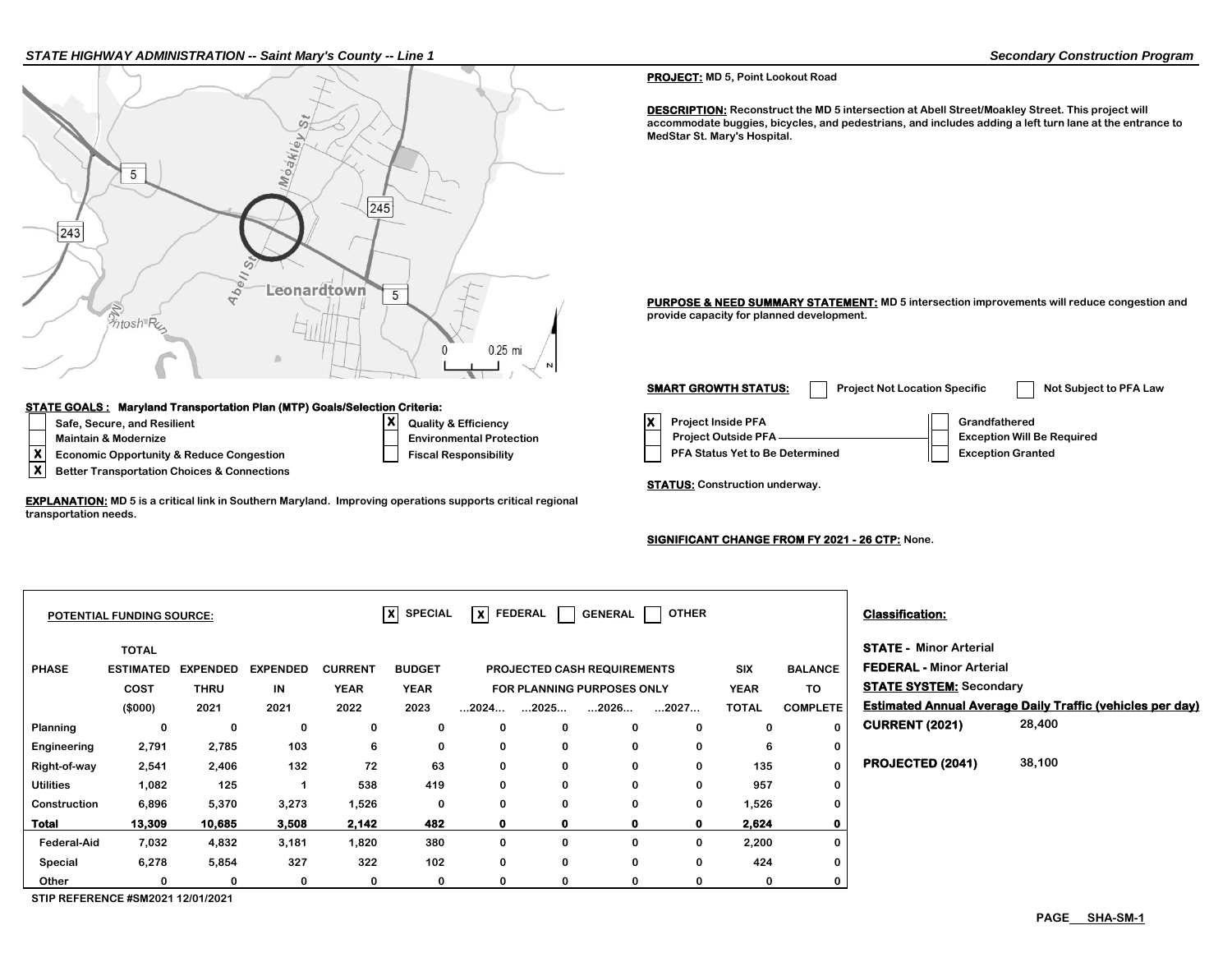

**0 0 0 0 0**

**0 0 0 0 0 0 0 0 0 0**

**0 0 0 0 0 0 0 0 0 0**

**Construction 18,103 5,740 4,760 12,363 0 12,363 Total 24,455 11,207 5,000 13,248 0 13,248 Federal-Aid 18,539 5,540 4,635 12,999 0 12,999 Special 5,916 5,667 365 250 0 250 Other 0 0 0 0 0 0**

**STIP REFERENCE #SM7741 12/01/2021**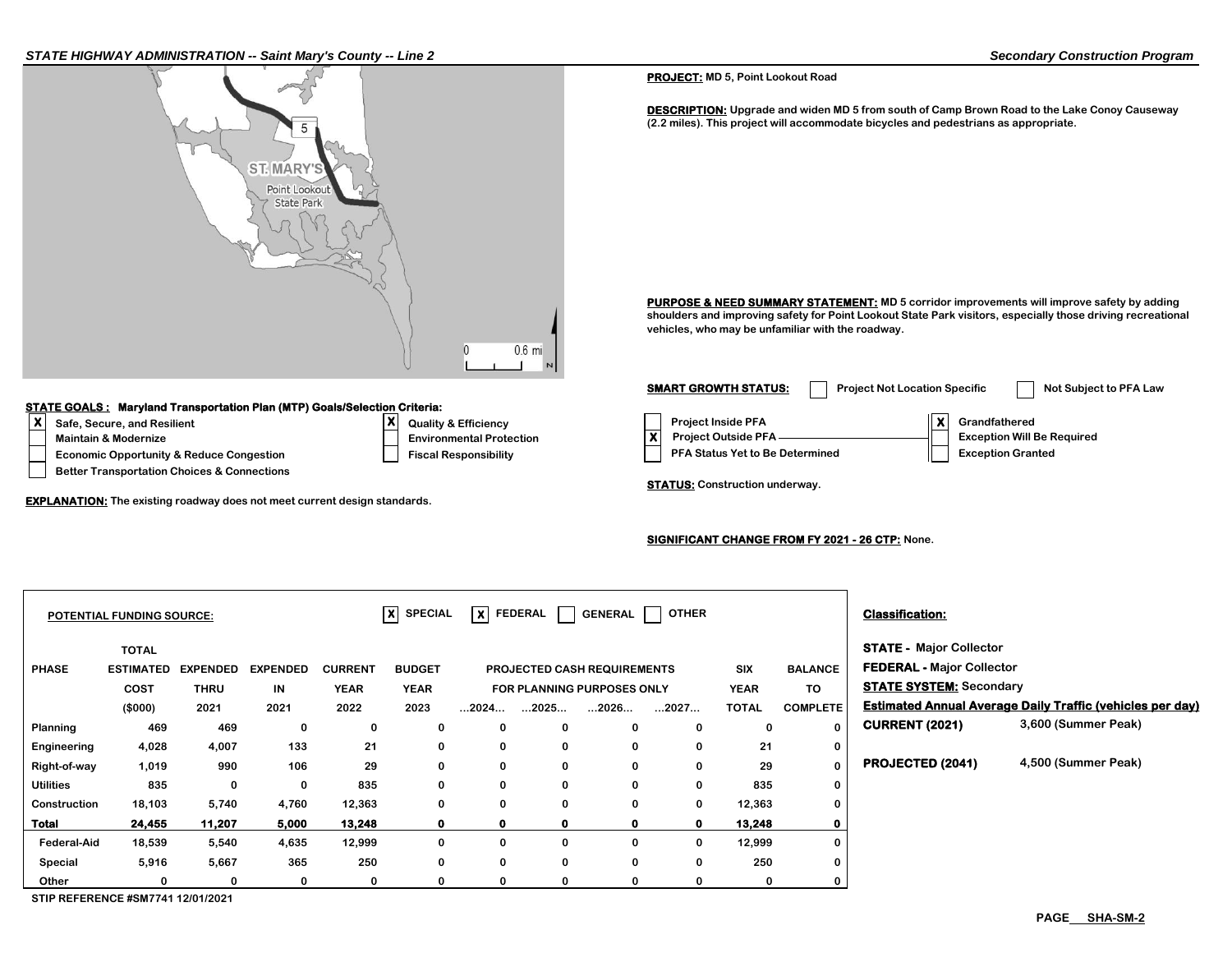#### *STATE HIGHWAY ADMINISTRATION -- Saint Mary's County -- Line 3 Primary Development & Evaluation Program*



**PROJECT: MD 4, Patuxent Beach Road and Solomons Island Road**

**DESCRIPTION: Study to upgrade MD 4 between MD 2 and MD 235 (4.0 miles), including the Governor Thomas Johnson Memorial Bridge (bridge 04019) over the Patuxent River and the intersection at MD 235. This project will include bicycle and pedestrian accomodations as appropriate.**

**PURPOSE & NEED SUMMARY STATEMENT: MD 4 corridor improvements will reduce congestion and provide capacity for planned development.**

**X Project Inside PFA Grandfathered PFA Status Yet to Be Determined | Exception Granted Project Outside PFA Exception Will Be Required SMART GROWTH STATUS:** Project Not Location Specific Not Subject to PFA Law

**STATUS: Project on hold.**

**SIGNIFICANT CHANGE FROM FY 2021 - 26 CTP: None.**

|                    | <b>POTENTIAL FUNDING SOURCE:</b>         |                 |                 |                | $ X $ SPECIAL |                      | $\overline{\mathsf{x}}$ FEDERAL $\Box$ |                                    | GENERAL   OTHER |              |                 | <b>Classification:</b>                    |                                                                  |  |
|--------------------|------------------------------------------|-----------------|-----------------|----------------|---------------|----------------------|----------------------------------------|------------------------------------|-----------------|--------------|-----------------|-------------------------------------------|------------------------------------------------------------------|--|
|                    | <b>TOTAL</b>                             |                 |                 |                |               |                      |                                        |                                    |                 |              |                 | <b>STATE - Intermediate Arterial</b>      |                                                                  |  |
| <b>PHASE</b>       | <b>ESTIMATED</b>                         | <b>EXPENDED</b> | <b>EXPENDED</b> | <b>CURRENT</b> | <b>BUDGET</b> |                      |                                        | <b>PROJECTED CASH REQUIREMENTS</b> |                 | <b>SIX</b>   | <b>BALANCE</b>  | <b>FEDERAL - Other Principal Arterial</b> |                                                                  |  |
|                    | <b>COST</b>                              | <b>THRU</b>     | IN              | <b>YEAR</b>    | <b>YEAR</b>   |                      |                                        | FOR PLANNING PURPOSES ONLY         |                 | <b>YEAR</b>  | TO              | <b>STATE SYSTEM: Primary</b>              |                                                                  |  |
|                    | (\$000)                                  | 2021            | 2021            | 2022           | 2023          | $\dots$ 2024 $\dots$ | $\dots$ 2025 $\dots$                   | $\dots$ 2026 $\dots$               | 2027            | <b>TOTAL</b> | <b>COMPLETE</b> |                                           | <b>Estimated Annual Average Daily Traffic (vehicles per day)</b> |  |
| Planning           | 4,941                                    | 4,941           | 0               | 0              | 0             | 0                    | 0                                      | $\Omega$                           | $\Omega$        | 0            | $\Omega$        | <b>CURRENT (2021)</b>                     | 28,900                                                           |  |
| Engineering        | 918                                      | 918             |                 | 0              | 0             | 0                    | 0                                      | 0                                  | 0               | 0            | 0               |                                           |                                                                  |  |
| Right-of-way       | 0                                        | 0               | 0               | 0              | 0             | 0                    | 0                                      | 0                                  | $\bf{0}$        | 0            | $\bf{0}$        | <b>PROJECTED (2041)</b>                   | 38,275                                                           |  |
| <b>Utilities</b>   | $\bf{0}$                                 | 0               | 0               | 0              | 0             | 0                    | 0                                      | 0                                  | $\bf{0}$        | 0            | 0               |                                           |                                                                  |  |
| Construction       |                                          | 0               | 0               | 0              | $\mathbf{0}$  | 0                    | 0                                      | $\Omega$                           |                 | 0            |                 |                                           |                                                                  |  |
| Total              | 5,859                                    | 5,859           |                 | $\mathbf 0$    | $\mathbf o$   | $\mathbf 0$          | $\mathbf 0$                            | $\mathbf o$                        |                 | 0            |                 |                                           |                                                                  |  |
| <b>Federal-Aid</b> | 3,733                                    | 3,733           | (0)             | 0              | 0             | 0                    | $\mathbf 0$                            | $\Omega$                           |                 | 0            |                 |                                           |                                                                  |  |
| Special            | 2,126                                    | 2,126           |                 | 0              | 0             | 0                    | 0                                      | 0                                  | 0               | 0            |                 |                                           |                                                                  |  |
| Other              |                                          | 0               |                 | 0              |               | 0                    | $\Omega$                               | ŋ                                  |                 | 0            |                 |                                           |                                                                  |  |
|                    | <b>CTID DEEEDENCE #CM2E44 40/04/2024</b> |                 |                 |                |               |                      |                                        |                                    |                 |              |                 |                                           |                                                                  |  |

**STIP REFERENCE #SM3511 12/01/2021**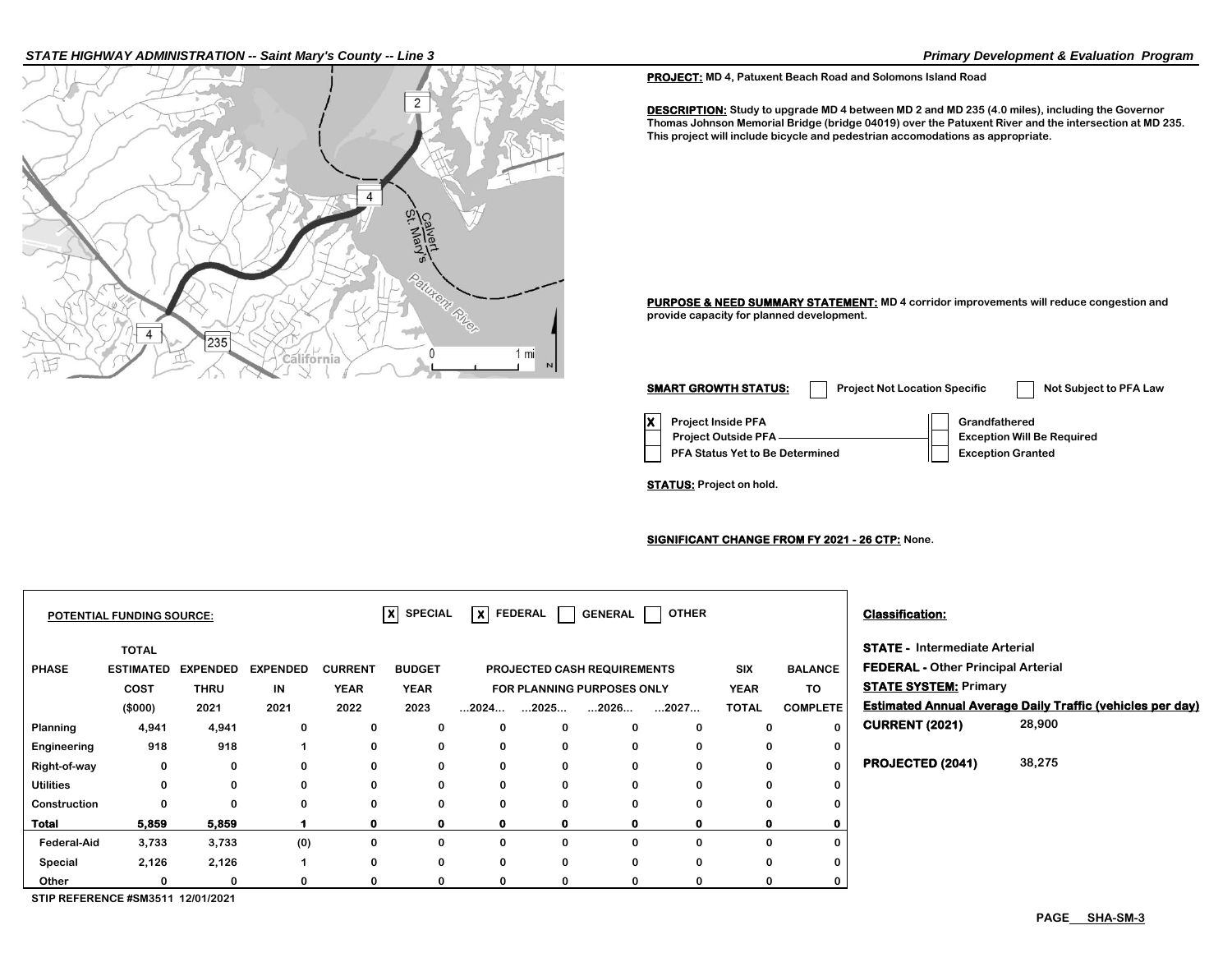#### *STATE HIGHWAY ADMINISTRATION -- Saint Mary's County -- Line 4 Secondary Development & Evaluation Program*



**PROJECT: MD 5, Point Lookout Road**

**DESCRIPTION: Study to upgrade MD 5 between MD 243 and MD 245 (1.4 miles).**

**PURPOSE & NEED SUMMARY STATEMENT: MD 5 corridor improvements will improve safety, reduce congestion, and provide capacity for planned development.**

**X** Project Inside PFA **Grandfathered PFA Status Yet to Be Determined**  $||$  **Exception Granted Project Outside PFA Exception Will Be Required SMART GROWTH STATUS:** Project Not Location Specific Not Subject to PFA Law

**STATUS: Planning complete.**

**SIGNIFICANT CHANGE FROM FY 2021 - 26 CTP: None.**

|                                   | POTENTIAL FUNDING SOURCE:        |                 |                 |                | $\overline{\mathsf{x}}$ SPECIAL |              | FEDERAL              | <b>GENERAL</b>              | OTHER        |              |                 | <b>Classification:</b>                                           |                                                                  |  |
|-----------------------------------|----------------------------------|-----------------|-----------------|----------------|---------------------------------|--------------|----------------------|-----------------------------|--------------|--------------|-----------------|------------------------------------------------------------------|------------------------------------------------------------------|--|
| <b>PHASE</b>                      | <b>TOTAL</b><br><b>ESTIMATED</b> | <b>EXPENDED</b> | <b>EXPENDED</b> | <b>CURRENT</b> | <b>BUDGET</b>                   |              |                      | PROJECTED CASH REQUIREMENTS |              | SIX          | <b>BALANCE</b>  | <b>STATE - Minor Arterial</b><br><b>FEDERAL - Minor Arterial</b> |                                                                  |  |
|                                   | <b>COST</b>                      | <b>THRU</b>     | IN              | <b>YEAR</b>    | <b>YEAR</b>                     |              |                      | FOR PLANNING PURPOSES ONLY  |              | <b>YEAR</b>  | TO              | <b>STATE SYSTEM: Secondary</b>                                   |                                                                  |  |
|                                   | (\$000)                          | 2021            | 2021            | 2022           | 2023                            | …2024…       | $\dots$ 2025 $\dots$ | $\dots$ 2026 $\dots$        | 2027         | <b>TOTAL</b> | <b>COMPLETE</b> |                                                                  | <b>Estimated Annual Average Daily Traffic (vehicles per day)</b> |  |
| Planning                          | 2,174                            | 2,174           | 0               | 0              | 0                               | 0            | 0                    | $\bf{0}$                    | 0            | 0            | 0               | <b>CURRENT (2021)</b>                                            | 28,400                                                           |  |
| Engineering                       | 0                                | 0               | 0               | 0              | 0                               | 0            | 0                    | 0                           | 0            | 0            | 0               |                                                                  |                                                                  |  |
| Right-of-way                      | 0                                | 0               | 0               | 0              | 0                               | 0            | 0                    | 0                           | 0            | 0            | $\bf{0}$        | PROJECTED (2041)                                                 | 38,100                                                           |  |
| <b>Utilities</b>                  | 0                                | 0               | $\bf{0}$        | 0              | 0                               | $\mathbf 0$  | 0                    | $\bf{0}$                    | $\mathbf{0}$ | $\Omega$     | 0               |                                                                  |                                                                  |  |
| Construction                      | 0                                |                 | $\Omega$        | 0              | 0                               | 0            | 0                    | 0                           | 0            | $\Omega$     | $\Omega$        |                                                                  |                                                                  |  |
| Total                             | 2,174                            | 2,174           |                 | $\mathbf 0$    | 0                               | $\mathbf{o}$ | 0                    | 0                           | 0            |              |                 |                                                                  |                                                                  |  |
| <b>Federal-Aid</b>                | 0                                | O               | 0               | 0              | 0                               | 0            | 0                    | 0                           | 0            | $\Omega$     | $\Omega$        |                                                                  |                                                                  |  |
| Special                           | 2,174                            | 2,174           | 0               | 0              | 0                               | 0            | 0                    | 0                           | 0            | $\Omega$     | 0               |                                                                  |                                                                  |  |
| Other                             |                                  |                 |                 | 0              | 0                               | 0            | $\Omega$             | 0                           | 0            |              |                 |                                                                  |                                                                  |  |
| STIP REFERENCE #SM3521 12/01/2021 |                                  |                 |                 |                |                                 |              |                      |                             |              |              |                 |                                                                  |                                                                  |  |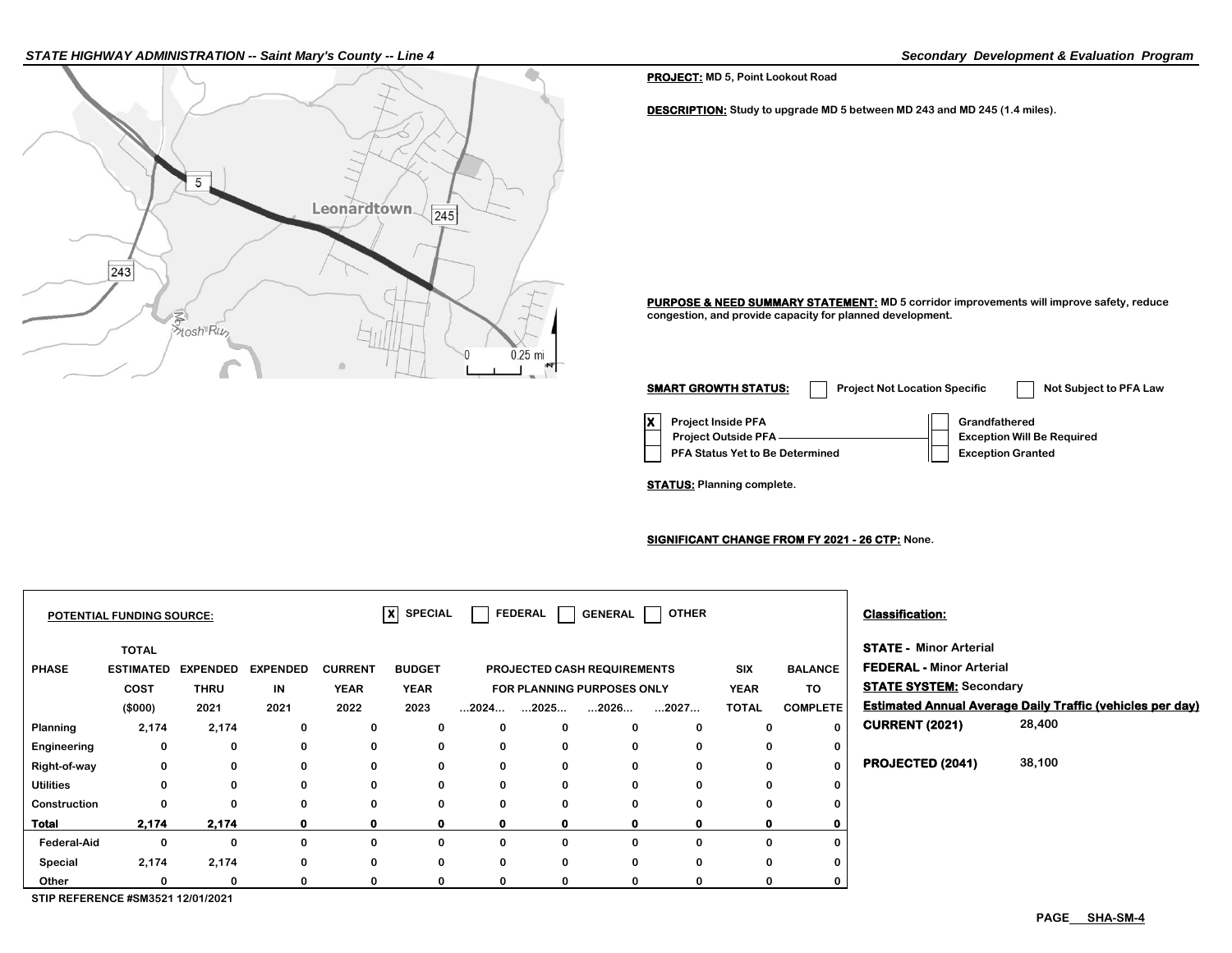#### *STATE HIGHWAY ADMINISTRATION -- Saint Mary's County -- Line 5 Secondary Development & Evaluation Program*



**PROJECT: MD 5, Point Lookout Road**

**DESCRIPTION: Upgrade MD 5 from MD 471 to MD 246, including Bridge No.1800600 over the Saint Mary's River (0.3 miles).**

PURPOSE & NEED SUMMARY STATEMENT: Improvements will address mobility, accessibility and state of **good repair needs while providing capacity for planned development.**

**X Project Inside PFA Grandfathered PFA Status Yet to Be Determined**  Exception Granted  **Project Outside PFA Exception Will Be Required SMART GROWTH STATUS:** Project Not Location Specific Not Subject to PFA Law

**STATUS: Engineering and right-of-way underway.**

#### **SIGNIFICANT CHANGE FROM FY 2021 - 26 CTP: None.**

|                    | <b>POTENTIAL FUNDING SOURCE:</b>         |                                |                        |                               | $ X $ SPECIAL                | $\vert x \vert$ FEDERAL |              | <b>GENERAL</b>                                                   | <b>OTHER</b> |                    |                      | <b>Classification:</b>                                                                              |                                                                  |
|--------------------|------------------------------------------|--------------------------------|------------------------|-------------------------------|------------------------------|-------------------------|--------------|------------------------------------------------------------------|--------------|--------------------|----------------------|-----------------------------------------------------------------------------------------------------|------------------------------------------------------------------|
| <b>PHASE</b>       | <b>TOTAL</b><br><b>ESTIMATED</b><br>COST | <b>EXPENDED</b><br><b>THRU</b> | <b>EXPENDED</b><br>IN. | <b>CURRENT</b><br><b>YEAR</b> | <b>BUDGET</b><br><b>YEAR</b> |                         |              | <b>PROJECTED CASH REQUIREMENTS</b><br>FOR PLANNING PURPOSES ONLY |              | SIX<br><b>YEAR</b> | <b>BALANCE</b><br>TO | <b>STATE - Major Collector</b><br><b>FEDERAL - Minor Arterial</b><br><b>STATE SYSTEM: Secondary</b> |                                                                  |
|                    | (\$000)                                  | 2021                           | 2021                   | 2022                          | 2023                         | $\dots$ 2024 $\dots$    | 2025         | 2026                                                             | 2027         | <b>TOTAL</b>       | <b>COMPLETE</b>      |                                                                                                     | <b>Estimated Annual Average Daily Traffic (vehicles per day)</b> |
| Planning           | 1,632                                    | 1,632                          | 15                     | 0                             | 0                            | 0                       | 0            | 0                                                                | $\bf{0}$     | 0                  |                      | <b>CURRENT (2021)</b>                                                                               | 20,700                                                           |
| Engineering        | 4,577                                    | 3,069                          | 512                    | 464                           | 464                          | 464                     | 116          | 0                                                                | 0            | 1,508              | 0                    |                                                                                                     |                                                                  |
| Right-of-way       | 5,032                                    | 791                            | 681                    | 1,638                         | 1,285                        | 1,318                   | 0            | 0                                                                | $\mathbf 0$  | 4,241              | $\bf{0}$             | PROJECTED (2041)                                                                                    | 26,950                                                           |
| <b>Utilities</b>   | 672                                      | 0                              | 0                      | 0                             | 134                          | 323                     | 215          | 0                                                                | 0            | 672                | $\mathbf 0$          |                                                                                                     |                                                                  |
| Construction       | 0                                        | 0                              | 0                      | 0                             | 0                            | 0                       | $\mathbf{0}$ | 0                                                                | $\mathbf{0}$ | 0                  |                      |                                                                                                     |                                                                  |
| <b>Total</b>       | 11,913                                   | 5,492                          | 1,208                  | 2,102                         | 1,883                        | 2,105                   | 331          | $\mathbf 0$                                                      | $\mathbf{0}$ | 6,421              |                      |                                                                                                     |                                                                  |
| <b>Federal-Aid</b> | 5,821                                    | 188                            | 188                    | 1,817                         | 1,648                        | 1,854                   | 314          | 0                                                                | 0            | 5,633              | 0                    |                                                                                                     |                                                                  |
| Special            | 6,092                                    | 5,304                          | 1,020                  | 285                           | 235                          | 251                     | 17           | $\mathbf 0$                                                      | $\mathbf 0$  | 788                |                      |                                                                                                     |                                                                  |
| Other              | 0                                        | 0                              | 0                      | 0                             | 0                            | 0                       | 0            | 0                                                                |              | 0                  |                      |                                                                                                     |                                                                  |

**STIP REFERENCE #SM2101 12/01/2021**